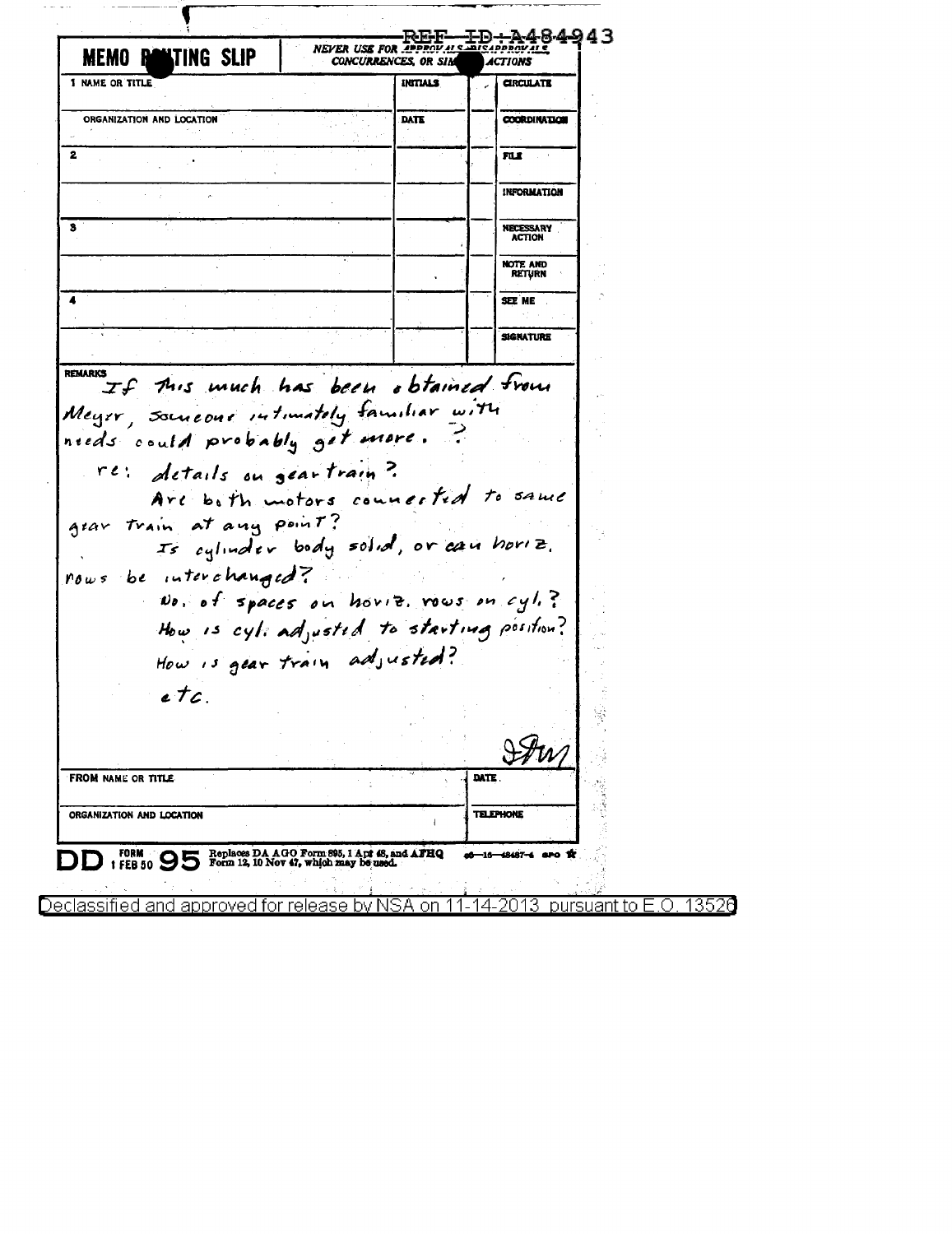**REE-FR-2484943** 

| <u>crroci</u> |                  | <b>ROUTINE</b>                | AG1# 05670                        | 548557          |
|---------------|------------------|-------------------------------|-----------------------------------|-----------------|
| FM:           | CH NSA EUROPE    | INFO: S/ASST/ACT:<br>17/1NFO: | $72$<br>Ø621                      | -3              |
| TO:           | <b>DIRNSA</b>    |                               |                                   |                 |
| DTG:          | 2814212 APRIL 54 |                               | Ø64<br>V/DIR                      |                 |
| MSG NR:       | FW 711           |                               | 33                                | $8 - 9$         |
|               | ATTN NSA 72      |                               | <b>COMSEC</b><br>062 <sup>1</sup> | $10 - 15$<br>16 |

REUR 2019302 SPLECHNA INTERVIEWED. NO CRYPT INFO BUT NAMED HORST JUCIUS ANOTHER COLLEAGUE OF DR FOGY RECENTLY REPATRIATED PROBABLY TO WEST BERLIN. ALSO BACKGROUND INFO RECD ON KUTSCHINE (OBJECT 568 K). SUBJ STATED MORE IMPORTANT AND SECRET PROJECTS WERE AT MARFINO. KUTC SHCHINE CLOSED DOWN INFO 1951-1952 AFTER BEING NAMED MEYER RE-INTERVIEWED AND GAVE FURTHER INFO OVER BBC BROADCAST. RE COL HASSAN CIPHER DEVICE WHICH HE STATED MGB BUT INTO USE IN 1951 FOR ENCIPHERING TFC. MEYER WORKED ON MAGNETIC CLUTCH BEING SUBSTITUTED FOR MECHANICAL CLUTCH ON THIS DEVICE. CHIEF ROMT OF MAGNETIC CLUTCH WAS THAT IT MUST NOT SLIP. DESCRIPTION OF DEVICE: (1) MOTOR CURRENT REDUCED TO BELOW 100 VOLTS STABILIZED AND CONTROLLED ON 50 CYCLES.

(2) 2 REGULATED SPEED MOTORS 1 TO TURN DISK AND 1 TO TURN CYLINDER  $(3)$ 1 SWITCH STARTS BOTH MOTORS AT ONCE.

DATE RECD: 2823002 APRIL 54 BL/ARJ

 $\frac{17}{1}$  of  $\frac{17}{1}$  copies **COPY PAGE** 

PARAPHRASE NOT REQUIRED CONSULT CRYPTOCENTER BEFORE DECLASSIFYING

**SECRET** 

FORM 781-C10C 6 JUL 51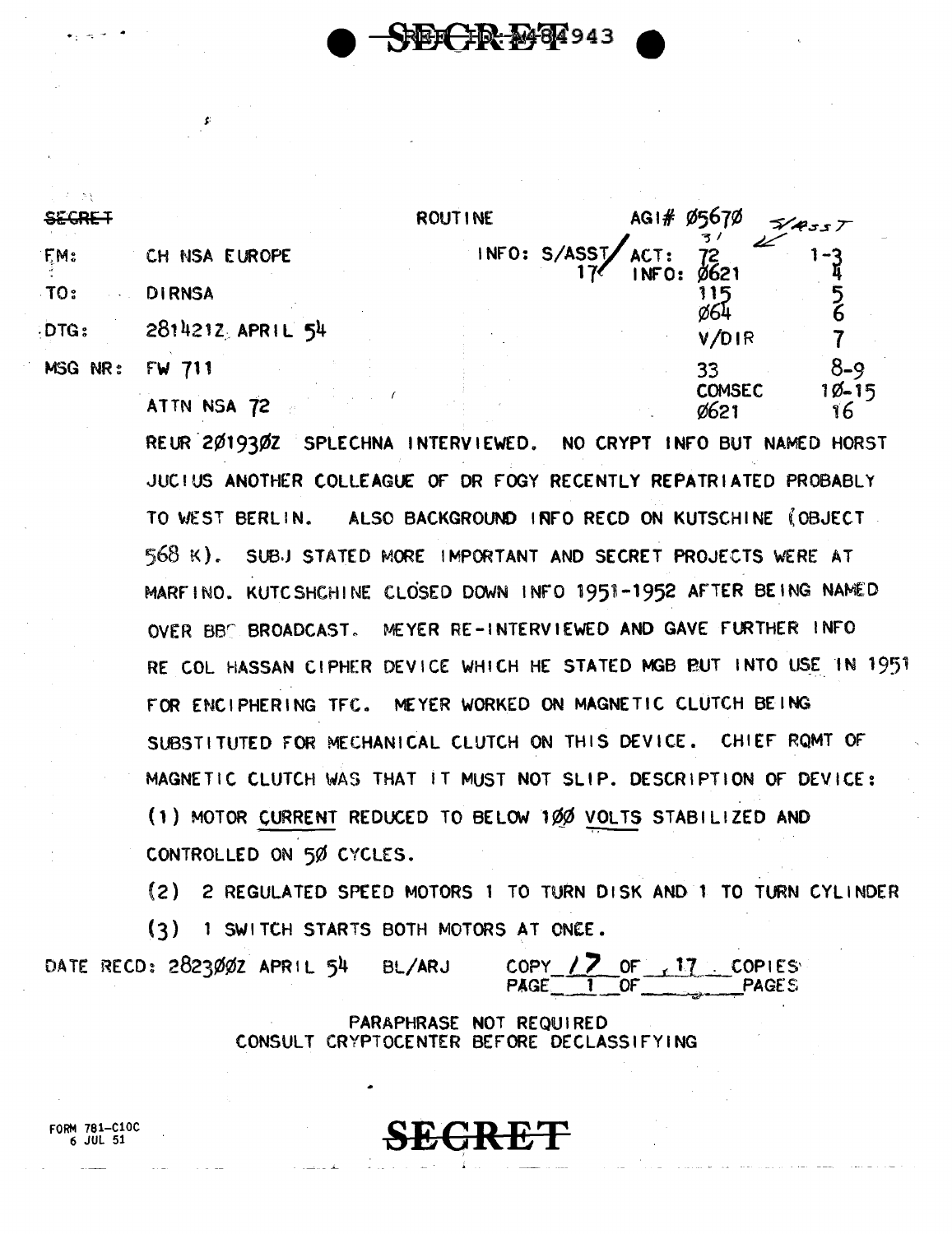

 $AG1#95670$ 

**SECRET** ROUTINE

DTG: 281421Z APRIL 54 MSG NR: FW 711 (4) GEAR TRAIN AND MAGNETIC CLUTCH TURNS DISK AT VERY REGULAR CONSTANT SPEED ESTIMATED AT BETWEEN 25¢¢ TO 75¢ RPM. (5) GEAR TRAIN ADJUSTABLE TO 4 SPEEDS TURNS CYLINDER. (6) 1 STARTING POSITION fOR DISK (7) CYLINDER ADJUSTS TO APPROX 8 DIFFERENT STARTING POSITIONS (8) NO MECHANICAL CONNECTION BETWEEN DISK AND, ELECTRICAL CONNECTION POSSIBLE BUT MEYER HAD NO OPPORTUNITY TO TRACE WIRING (9) INTERNAL WIRING Qt CYLINDER UNKNOWN (1¢) 1¢-12 MM LONG CONTACTS IRREGULARLY SPACED IN HORIZONTAL ROWS ON SURFACE OF CYLINDER VERTICAL ROWS OF CONTACTS AVOIDED AT LEAST ON VISIBLE SIDE OF CYLINDER (11) PLATINUM TIPPED METALIC BRUSHES LONG ENOUGH TO TOUCH CONTACTS WERE FIXED BY SCREWS INTO IRREGULARLY SPACED NOTCHES ON HORIZONTAL BAR ABOVE CYLINDER. (12) WIRES FROM THESE BRUSHES WERE LACED INTO A CABLE WHICH MEYER HAD NOT TRACED (13) MEYER THOUGHT IT UNLIKELY THESE BRUSHES COULD BE SHIFTED EXCEPT POSS BY INSTALLING NEW BAR WITH DIFFERENTLY SPACED NOTCHES. COPY OF COPIES

> PARAPHRASE NOT REQUIRED CONSULT CRYPTOCENTER BEFORE DECLASSIFYING **SECRET**

PAGE 2 OF 3 PAGES

FORM 781-ClOC 6 JUL 51